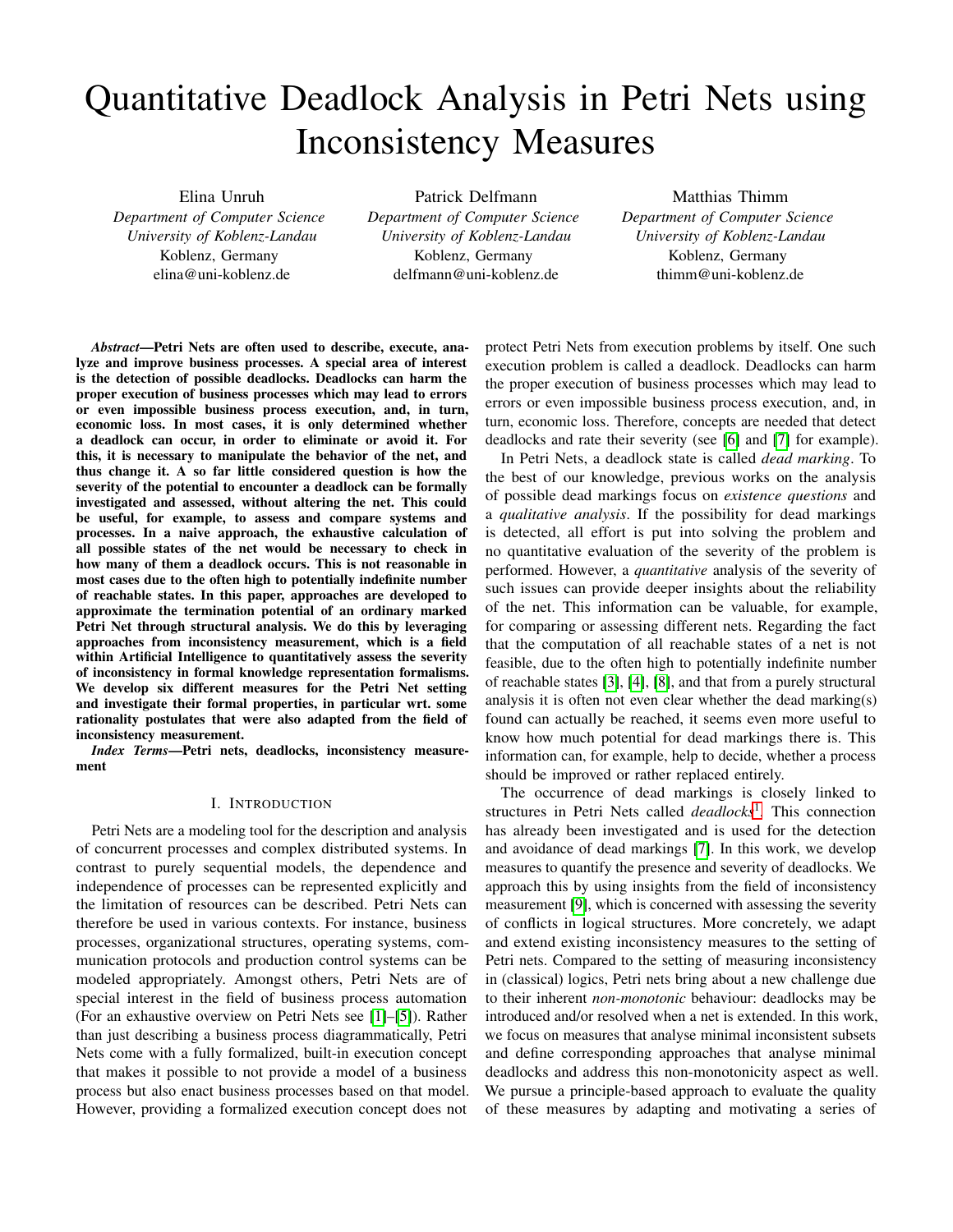

<span id="page-1-2"></span>Figure 1. Petri Net

*rationality postulates*, i. e., desirable criteria for a meaningful account to such quantitative approaches. We finally analyse our measures wrt. their compliance to these postulates.

This work is structured as follows: At first, we explain the necessary background, i. e., we introduce Petri Nets and their properties and the field of inconsistency measurement (Section [II\)](#page-1-1). We then adapt some existing inconsistency measures to Petri Nets and define some rationality postulates, that are potentially desirable properties for our measures (Section [IV\)](#page-8-0). Finally, we discuss the relation to other works, conclude and give an outlook on what could be done in the future (Section [III\)](#page-4-0).

### II. BACKGROUND

<span id="page-1-1"></span>This section gives an overview of the basic principles of Petri Nets (in particular on deadlocks and traps) and inconsistency measurement.

#### *A. Petri Nets*

Petri Nets [\[1\]](#page-9-0)–[\[5\]](#page-9-1) are bipartite directed graphs. The set of nodes consists of so-called places and transitions. Places are represented by circles, transitions by rectangles (or bars). A simple Petri Net is shown in Figure [1.](#page-1-2) The formal notation we will use here is inspired by the notations used in [\[3\]](#page-9-4), [\[10\]](#page-9-8).

**Definition 1.** *A Petri Net is a tuple*  $N = (P, T, I, O)$  *with* 

$$
P \cap T = \emptyset \qquad I, O \subseteq P \times T.
$$

*where*  $P = \{p_1, ..., p_n\}$  *is the set of places,*  $T = \{t_1, ..., t_m\}$ *is the set of transitions,*  $I = \{(p, t) | t \rightarrow p \text{ } edge \text{ } of \text{ } N\}$ *is the set of edges from transitions to places (*input*), and*  $O = \{(p, t) \mid p \rightarrow t \text{ edge of } N\}$  *is the set of edges from places to transitions (*output*).*

**Definition 2.** *The set*  $\mathbf{v}_p = \{t \in T \mid (p, t) \in I\}$  *of transitions connected to a place* p *by input edges is called* pre-set *of* p *(see Figure [2\)](#page-1-3). The set*  $p^{\bullet} = \{t \in T \mid (p, t) \in O\}$  *of transitions connected to a place* p *by output edges is called* post-set *of* p *(see Figure [3\)](#page-1-4). Analogous, this can be defined*

<span id="page-1-0"></span><sup>1</sup>Note that from now on in this work the term deadlock is only used to refer to the homonymous structure in Petri Nets, and not as a synonym for dead marking – unless explicitly stated otherwise. The existence of deadlocks does not necessarily imply that a dead marking will or even can be reached. In the literature deadlocks are sometimes named siphons or co-traps instead.



<span id="page-1-8"></span>

<span id="page-1-7"></span>Figure 6. t2 is enabled Figure 7. after t2 was fired

*for transitions as well, with*  $\mathbf{P}t = \{p \in P \mid (p, t) \in O\}$  *and*  $t^{\bullet} = \{p \in P \mid (p, t) \in I\}$  *and for sets of places/transitions*  $X \subseteq P \lor X \subseteq T$ ,  $x \in X$  *with*  $^{\bullet}X = \bigcup^{\bullet}x$  *and*  $X^{\bullet} = \bigcup x^{\bullet}$ *(see Figure [4](#page-1-5) and [5\)](#page-1-6).*



<span id="page-1-4"></span><span id="page-1-3"></span>Figure 2. Pre-set of  $p1$  Figure 3. Post-set of  $p1$ 



<span id="page-1-6"></span><span id="page-1-5"></span>

Figure 4. Pre-set of the set  $\{p1, p2\}$  Figure 5. Post-set of the set  $\{p1, p2\}$ 

Places can contain *tokens*, represented by dots. For ordinary marked nets [\[8\]](#page-9-6)—the type of Petri Net we consider in this work—there is no limit to the number of tokens per place. Transitions behave like switches. If tokens are present at all places in the pre-set of a transition, the transition is called *enabled*. When a transition is fired (switched), a token is taken from each place in the pre-set and a token is added to each place in the post-set (see Figure [6](#page-1-7) and [7\)](#page-1-8).

The information about how many tokens are located at which places is called *marking* and denoted by M. Formally, M is a function  $M : P \to \mathbb{N}$  where the number of tokens contained in a place p at M is referred to via  $M(p)$ . A marked net is represented by the tuple (N, M) and the *initial* marking is denoted by  $M_0$ .

Some further important notions are as follows: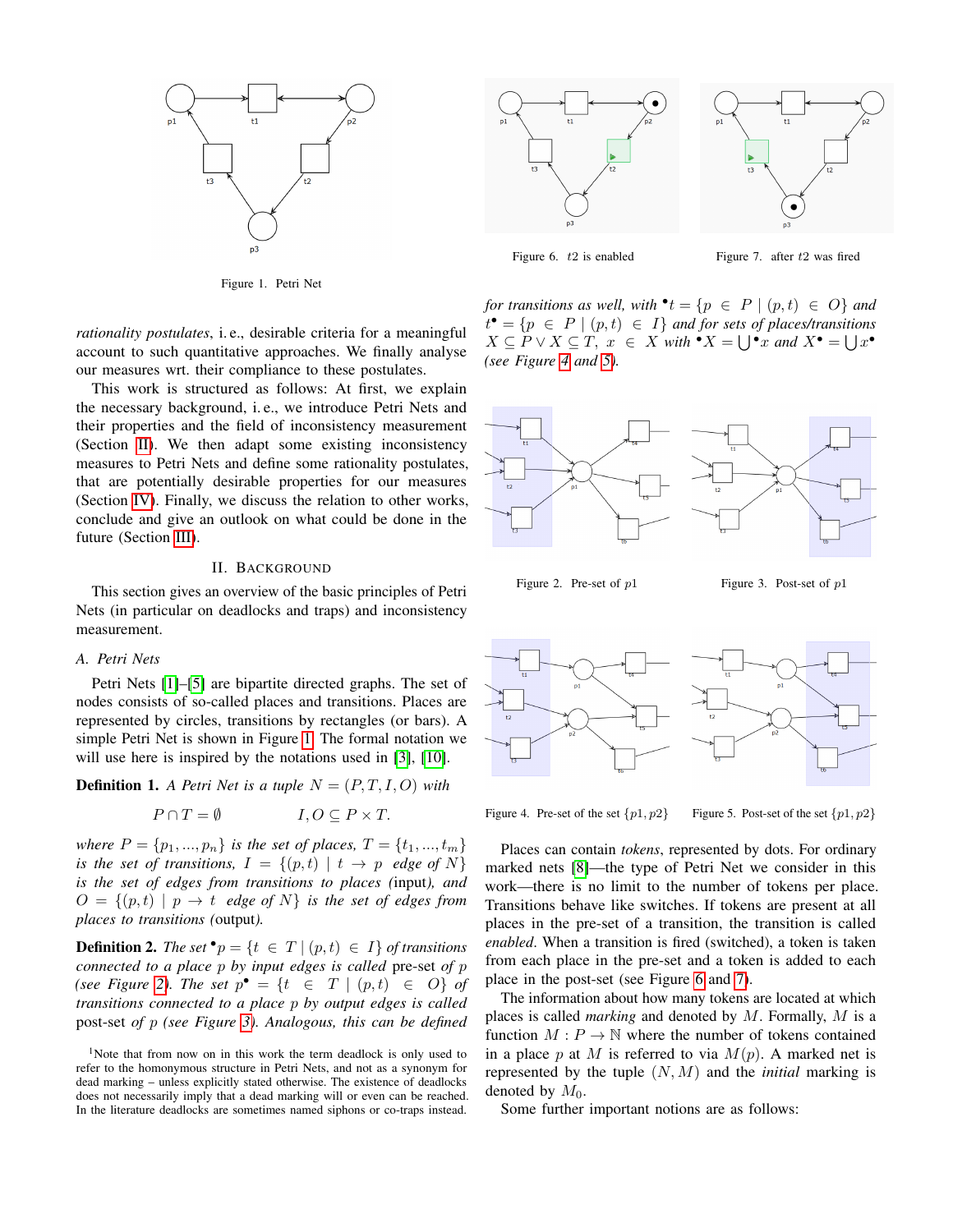

<span id="page-2-0"></span>Figure 8. Dead marking



<span id="page-2-1"></span>Figure 9. Deadlock-free Petri Net with source and sink transition

- A transition without input places is called *source transition* – it is always enabled and generates tokens without consuming any.
- A transition without output places is called *sink transition*. It only consumes tokens.
- A *reachable marking* is any marking that can be reached from  $M_0$  by a finite sequence of switching transitions.
- A marking is called *dead marking* iff no transition is enabled at this marking. The net is then called *blocked*. A net that reaches a dead marking *terminates*.
- A net is *deadlock-free* iff no dead marking is reachable, i.e. every reachable marking enables at least one transition.
- A net is *live* if for every transition  $t$  and every reachable marking  $M$ , there is a reachable marking  $M'$  that activates t, i.e. every transition can be activated infinitely often.

In Figure [8](#page-2-0) the depicted net is blocked, because no transition is enabled. In Figure [9,](#page-2-1)  $t3$  is a source transition and  $t4$  is a sink transition. Because  $t3$  is always enabled, the net is deadlockfree. The net from Figure [10](#page-2-2) is live, because every transition can be enabled infinitely often. In Figure [9](#page-2-1) in contrast, transition  $t1$  cannot be enabled, thus the net is not live.

#### <span id="page-2-7"></span>*B. Deadlocks and Traps*

A deadlock is a subset of places such that its pre-set is completely contained in its post-set, i. e., every input transition of any place in the set is as well an output transition for some place of the set. As a consequence, if there are no tokens in the set, this cannot change, since no input transition can be enabled.

<span id="page-2-2"></span>

<span id="page-2-3"></span>Figure 11. Part of a Petri Net containing a deadlock

<span id="page-2-6"></span>**Definition 3.** *A set of places*  $P' \subseteq P$  *is a* deadlock, *iff*  $\cdot P' \subseteq$  $P^{\prime\bullet}$ .

The set of places  $\{p1, p2\}$  from Figure [11](#page-2-3) constitutes a deadlock, since the only input transition is an output transition for one of the places as well. Other places that are connected to the same transitions have no influence on this.

**Definition 4.** *A set of places*  $P' \subset P$  *is a* minimal deadlock, *iff it is a deadlock and*  $P'' \subset P' \implies P'' \nsubseteq P''$ <sup>.</sup> *The set of all minimal deadlocks of a net*  $N$  *is denoted by*  $\mathbb{D}(N)$ *.* 



<span id="page-2-5"></span><span id="page-2-4"></span>

Figure 12. Minimal deadlock Figure 13. Non-minimal deadlock

In Figure [12](#page-2-4) the places  $p1, p2$  and  $p3$  are constituting a minimal deadlock, since removing one or two places from the set would result in an input transition that is not an output transition for one of the remaining places. In Figure [13](#page-2-5) the set  $\{p1, p2, p3\}$  is a non-minimal deadlock, because  $\{p2, p3\}$  is still a deadlock, as well as  $\{p2\}$  alone.

A *trap* is a subset of places such that its post-set is completely contained in its pre-set, i.e. every output transition of any place in the set is as well an input transition for some place of the set.

**Definition 5.** A set of places  $P' \subset P$  is a trap iff  $P' \subseteq P'$ .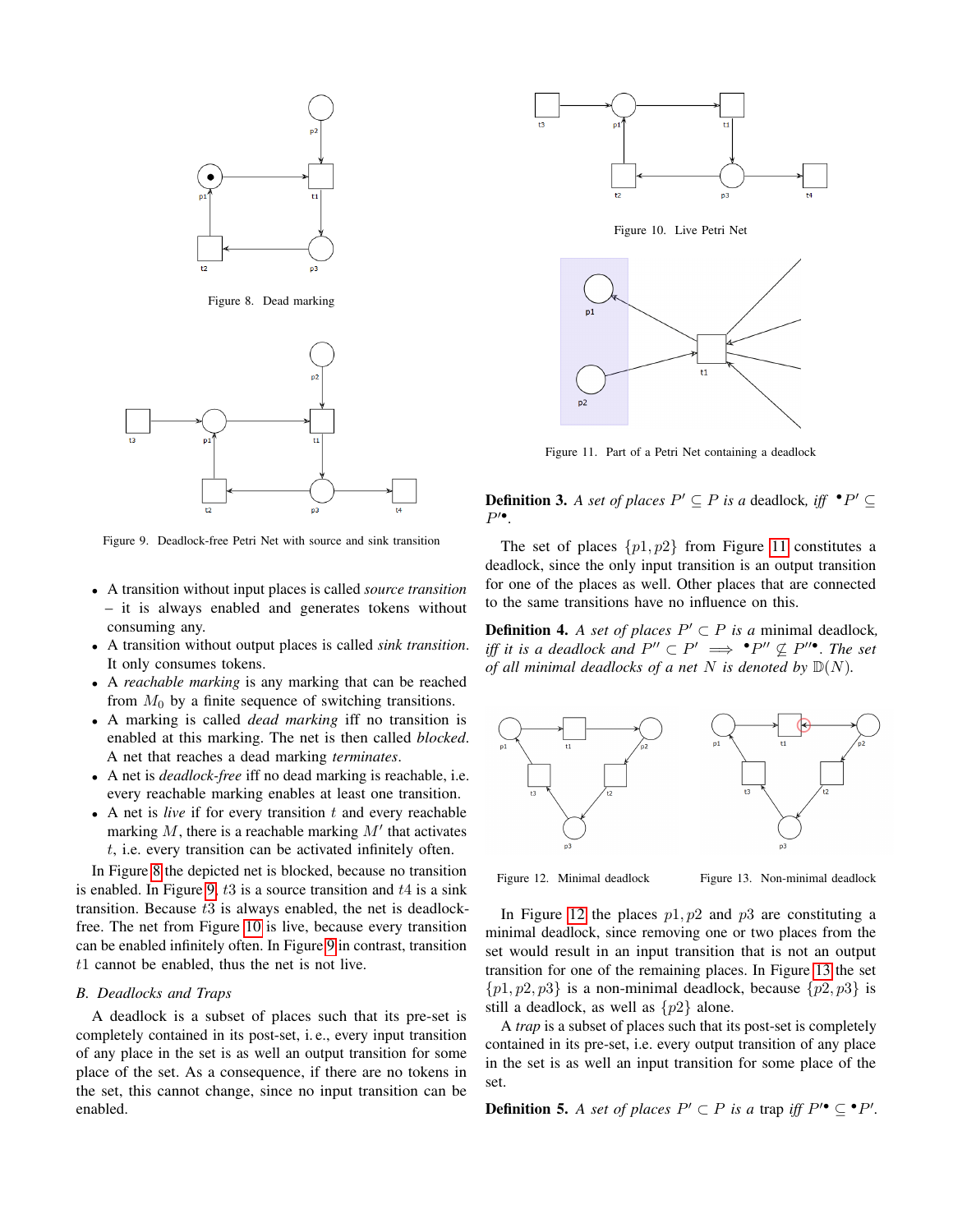Thus every transition that consumes tokens from the set generates at least one token inside the trap. Therefore, once marked, the trap remains marked (i. e. contains at least one token in total) for all reachable markings. For this reason, a deadlock containing at least one initially marked trap cannot get unmarked. Furthermore, if every deadlock in the net contains an initially marked trap, no dead marking is reachable [\[4\]](#page-9-5): *Consider a dead marking*  $M_d$ , *i.e. there are no transitions enabled in the whole net. Consider the set* P<sup>u</sup> *of all unmarked places of the net. The pre-set of* P<sup>u</sup> *consists of not enabled transitions, i.e. the pre-set of every transition*  $t \in \mathbf{P}_u$  *contains at least one unmarked place (otherwise the transition would be enabled), which means all transitions from the pre-set of*  $P_u$ *are in the post-set as well. Thus* P<sup>u</sup> *is an empty deadlock. This means, without the existence of an unmarked deadlock, the marking cannot be dead. Therefore a marked net is deadlockfree if it does not contain deadlocks without marked trap.* To verify this condition it is sufficient to check the minimal deadlocks of the net, because every non-minimal deadlock contains a minimal deadlock by definition.

In Figure [12,](#page-2-4)  $\{p1, p2, p3\}$  constitutes a minimal deadlock and a trap at the same time – the deadlock contains a trap. As we can easily see, if there were tokens in one or more of the places, the deadlock/trap could not get empty, but at the same time it cannot get marked at any reachable marking when it is not marked initially. In Figure [13](#page-2-5) on the other hand,  $\{p1, p2, p3\}$  is as well deadlock and trap at once, but  $\{p2, p3\}$ and  $\{p2\}$  that are deadlocks as well do not contain a trap.

For more detailed information about deadlocks and traps see [\[4\]](#page-9-5), [\[5\]](#page-9-1), [\[7\]](#page-9-3), [\[11\]](#page-9-9).

#### <span id="page-3-1"></span>*C. Inconsistency Measurement*

The aim of this paper is to quantitatively assess the severity imposed by deadlocks as an indicator for the net's (unwanted) potential to terminate. For that, we will have a brief look at the research area of *inconsistency measurement* [\[9\]](#page-9-7), [\[12\]](#page-9-10), [\[13\]](#page-9-11). Inconsistency measurement is the field that is concerned with measuring conflicts in logic-based knowledge representation formalisms. We can identify analogies between Petri Nets and logic-based formalisms, and then apply measures similar to the existing ones, instead of developing completely new measures specifically for Petri Nets. Additionally, we will benefit from the work in the area of inconsistency measurement when we come to *rationality postulates* to assess the quality of the measures.

Approaches to inconsistency measurement exist for many different logics, but we will focus on classical propositional logic here. Propositional logic is based on *propositional variables* that can be either *true* or *false*. They can form *formulas* through connectors  $\neg$  (negation),  $\wedge$  (conjunction), and ∨ (disjunction). A set of formulas can define a *propositional language*. The assignment of a value to all propositions of a formula or set of formulas is called *interpretation*.

We will denote a knowledge base, *i.e.*, a set of formulas, by K. With  $At(X)$ , where X is a formula or set of formulas, we denote the set of propositions contained in X.

A formula or set of formulas  $X$  is inconsistent iff there is no interpretation I on  $At(X)$  such that every formula is satisfied by I under the classical semantics of proposition logic. Otherwise, X is consistent.

<span id="page-3-0"></span>**Example 1.** *Consider the set of formulas*  $K_1$ *.* 

$$
K_1 = \{r \to c, s \to c, s \to f, f \to \neg r, r \land s\}
$$

*There is no interpretation, where all formulas of*  $K_1$  *are satisfied, because* r ∧ s *would need to be true. But from* s *follows* f *and from* f *follows* ¬r *that cannot be true at the same time as* r*.*

A set  $M \subseteq K$  is a *minimal inconsistent subset* if M is inconsistent and every proper subset of M is consistent. For example, the set  $\{s \to f, f \to \neg r, r \wedge s\}$  constitutes a minimal inconsistent subset of  $K_1$  from Example [1.](#page-3-0) The set of all minimal inconsistent subsets of a knowledge base  $K$  is denoted by  $M(K)$ .

A formula  $\phi$  is called *free formula* if it is not contained in any minimal inconsistent subset, for instance  $r \rightarrow c$  in Example [1.](#page-3-0)

An inconsistency measure is a function that assigns a nonnegative real number to a given knowledge base. Usually, the value 0 means there is no inconsistency at all, while larger numbers indicate more inconsistency. We will have a look at a few measures based on minimal inconsistent subsets from [\[14\]](#page-9-12), [\[15\]](#page-9-13). A broader overview on inconsistency measurement can be found in [\[9\]](#page-9-7).

Definition 6. *The* M-inconsistency measure *[\[14\]](#page-9-12):*

$$
I_{\mathbb{M}}(K) = |\mathbb{M}(K)|.
$$

The M-inconsistency measure measures the number of minimal inconsistent subsets of the knowledge base.

Definition 7. *The* M<sup>C</sup> -inconsistency measure *[\[14\]](#page-9-12):*

$$
I_{\mathbb{M}^C}(K) = \sum_{M \in \mathbb{M}(K)} \frac{1}{|M|}.
$$

The  $M^C$ -inconsistency measure measures the size of the minimal inconsistent subsets (where larger sets mean less inconsistency).

Definition 8. *The* mv-inconsistency measure *[\[15\]](#page-9-13):*

$$
I_{mv}(K) = \frac{|\bigcup_{M \in \mathbb{M}(K)} At(M)|}{|At(K)|}.
$$

The mv-inconsistency measure measures the proportion of propositions appearing in minimal inconsistent subsets.

**Example 2.** We will now apply the measures to  $K_1 = \{r \rightarrow$  $c, s \rightarrow c, s \rightarrow f, f \rightarrow \neg r, r \land s$  *from Example [1:](#page-3-0)* 

*For the* M*-measure we need the set of all minimal inconsistent subsets of*  $K_1$  :  $\mathbb{M}(K_1) = \{ \{ s \to f, f \to \neg r, r \wedge s \} \}.$ *The value of the* M*-measure is:*

$$
I_{\mathbb{M}}(K_1) = |\{ \{ s \to f, f \to \neg r, r \wedge s \} \}| = 1.
$$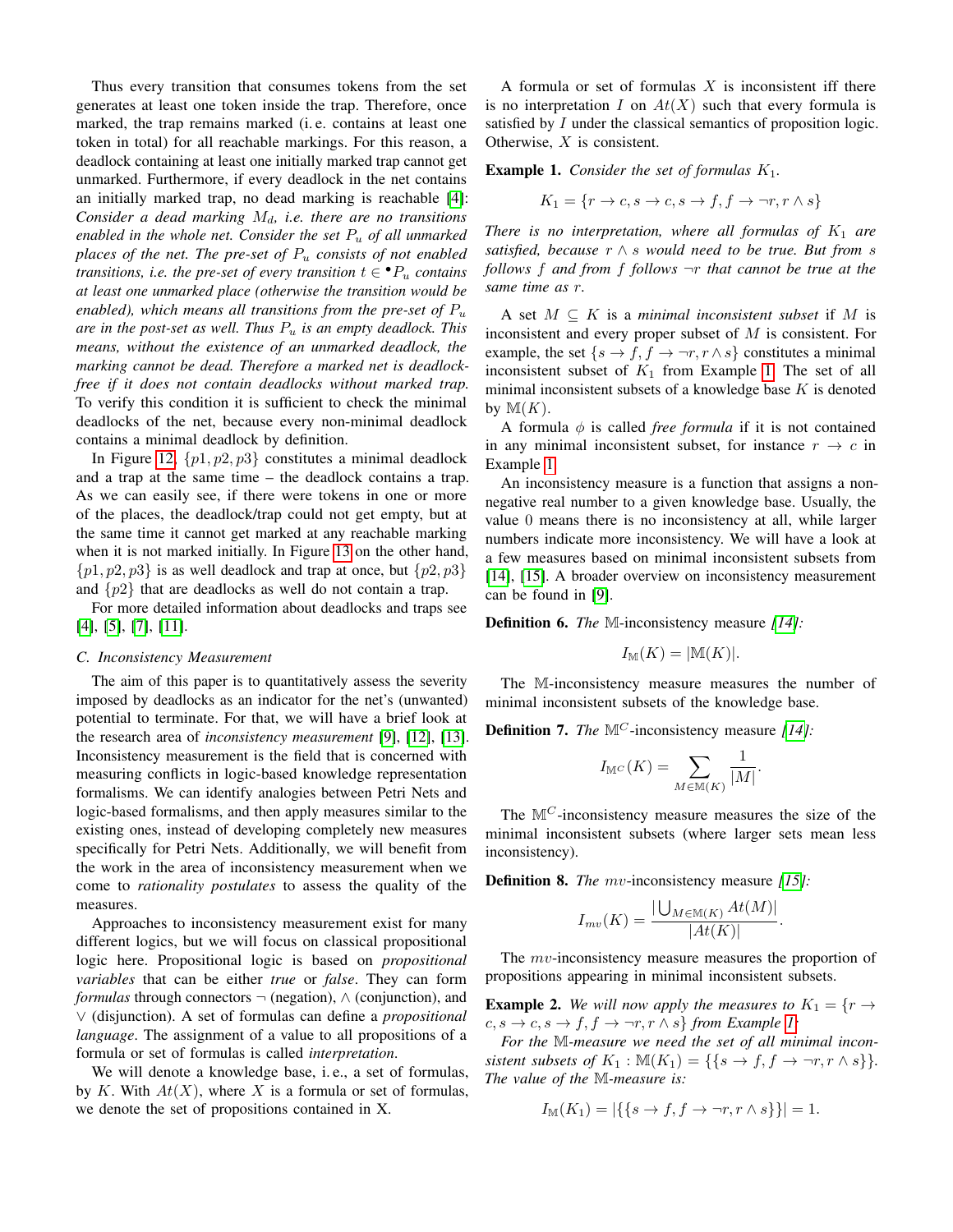*The value of the*  $\mathbb{M}^C$ *-measure is:* 

$$
I_{\mathbb{M}^C}(K_1) = \frac{1}{|\{s \to f, f \to \neg r, r \land s\}|} = \frac{1}{3}.
$$

*For the* mv*-measure we need the propositions contained in the minimal inconsistent set(s) of*  $K_1: \bigcup_{M \in \mathbb{M}(K_1)} At(M) =$  $At({s \rightarrow f, f \rightarrow \neg r, r \land s}) = {r, s, f}$  and the set of all *propositions of*  $K_1: At(K_1) = \{r, c, s, f\}$ *. The value of the* mv*-measure is:*

$$
I_{mv}(K_1) = \frac{|\{r, s, f\}|}{|\{r, c, s, f\}|} = \frac{3}{4}.
$$

Inconsistency measures are usually evaluated wrt. *rationality postulates* [\[16\]](#page-9-14), i. e., properties describing a desirable behaviour for special scenarios. We recall some simple ones in the following.

#### **Consistency**

 $I(K) = 0$  iff K consistent, i.e. the value 0 indicates the absence of inconsistency.

#### Normalization

 $0 \leq I(K) \leq 1$ . Normalization allows the comparison of the values from knowledge bases of different sizes. **Monotony** 

# $K \subseteq K' \implies I(K) \leq I(K')$  means that adding information to the knowledge base cannot reduce inconsistency.

#### Free-formula independence

 $I(K) = I(K \setminus {\{\alpha\}})$  if  $\alpha$  is a free formula. This means removing free formulas does not change the amount of inconsistency.

Consistency is satisfied by all introduced inconsistency measures. Normalization is only satisfied by the mv-measure. Monotony and free-formula independence are satisfied by all introduced inconsistency measures, except for the mv-measure. See [\[16\]](#page-9-14) for more discussion.

## <span id="page-4-0"></span>III. DEADLOCK-BASED MEASURES AND RATIONALITY POSTULATES FOR PETRI NETS

In this section, we will define measures that aim to evaluate a net's potential to terminate, using the presence of deadlocks as an indicator. For this purpose, we will adapt existing inconsistency measures to Petri Nets and define rationality postulates. Our analogy to inconsistency of a knowledge base is a Petri Net's potential to encounter a dead marking. We use minimal deadlocks as an analogy to minimal inconsistent subsets, since both are the smallest subsets which correspond with the conflict resp. unwanted behaviour.

#### *A. Measures*

We begin by applying the three measures for classical propositional logic introduced in Section [II-C](#page-3-1) to minimal deadlocks instead of minimal inconsistent subsets. We differentiate between two types of measures: Measures that take tokens into account and those that do not.

*1) Token-dependent Measures:* Token-dependent measures aim to assess the net's potential to terminate for a given (initial) marking M. Since deadlocks containing a marked trap do not contribute to the net's potential to terminate, we will use measures based on minimal deadlocks without marked traps.

Recall the definition of a Petri Net  $N = (P, T, I, O)$ , where  $P$  is the set of all places of the net,  $T$  is the set of all transitions of the net,  $I$  is the set of input edges, and  $O$  is the set of output edges. Recall also the notation  $(N, M)$  for a marked net and  $\mathbb{D}(N)$  for the set of all minimal deadlocks of a net N.

Additionally we define  $\mathbb{D}_M(N)$ , the set of minimal deadlocks  $D_M \in \mathbb{D}(N)$  of the net  $(N, M)$ , such that  $D'_M \subseteq D_M \implies$  $D_M^{\prime\bullet} \nsubseteq \bullet D_M'$  or  $\forall p \in D_M' : M(p) = 0$ . In other words,  $\mathbb{D}_M(N)$  is the set of all minimal deadlocks of N without a trap that is marked in M.

Token-dependent measures are then functions taking a net  $N$  and a marking  $M$  and returning a non-negative real value  $T(N, M)$ .

**Definition 9.** We define the  $\mathbb{D}_M$ -measure as:

$$
T_{\mathbb{D}_M}(N,M) = |\mathbb{D}_M(N)|.
$$

The  $\mathbb{D}_M$ -measure measures the number of minimal deadlocks that do not contain a trap that is marked at the marking M. The value 0 means there are no (minimal) deadlocks without a marked trap.

**Definition 10.** We define the  $\mathbb{D}_{M}^{C}$ -measure as:

$$
T_{\mathbb{D}_M^C}(N,M)=\sum_{D_M\in\mathbb{D}_M(N)}\frac{1}{|D_M|}.
$$

The  $\mathbb{D}_{M}^{C}$ -measure measures the size of the minimal deadlocks without initially (at marking  $M$ ) marked trap. The larger the minimal deadlocks without marked trap, the smaller the value of this measure. This means, larger deadlocks without marked trap are considered less problematic. Note that, due to the empty sum evaluating to zero, we have  $T_{\mathbb{D}_{M}^{C}}(N, M) = 0$  if  $\mathbb{D}_M(N) = \emptyset.$ 

**Definition 11.** We define the  $mr_M$ -measure as:

$$
T_{mr_M}(N,M) = \frac{|\bigcup_{D_M \in \mathbb{D}_M(N)} D_M|}{|P|}
$$

.

The  $mr_M$ -measure measures the proportion of places appearing in minimal deadlocks without (at marking M) marked trap.

<span id="page-4-1"></span>Example 3. *We will now calculate the values of the introduced measures for the marked nets*  $(N, M_1)$  *shown in Figure [14](#page-5-0) and* (N, M2) *shown in Figure [15.](#page-5-1) To spot deadlocks and traps manually, we use the intuition, that a deadlock either contains a loop, or a place with empty pre-set, and a trap either contains a loop, or a place with empty post-set. We start by searching for deadlocks, since traps are only relevant when they are inside a minimal deadlock.*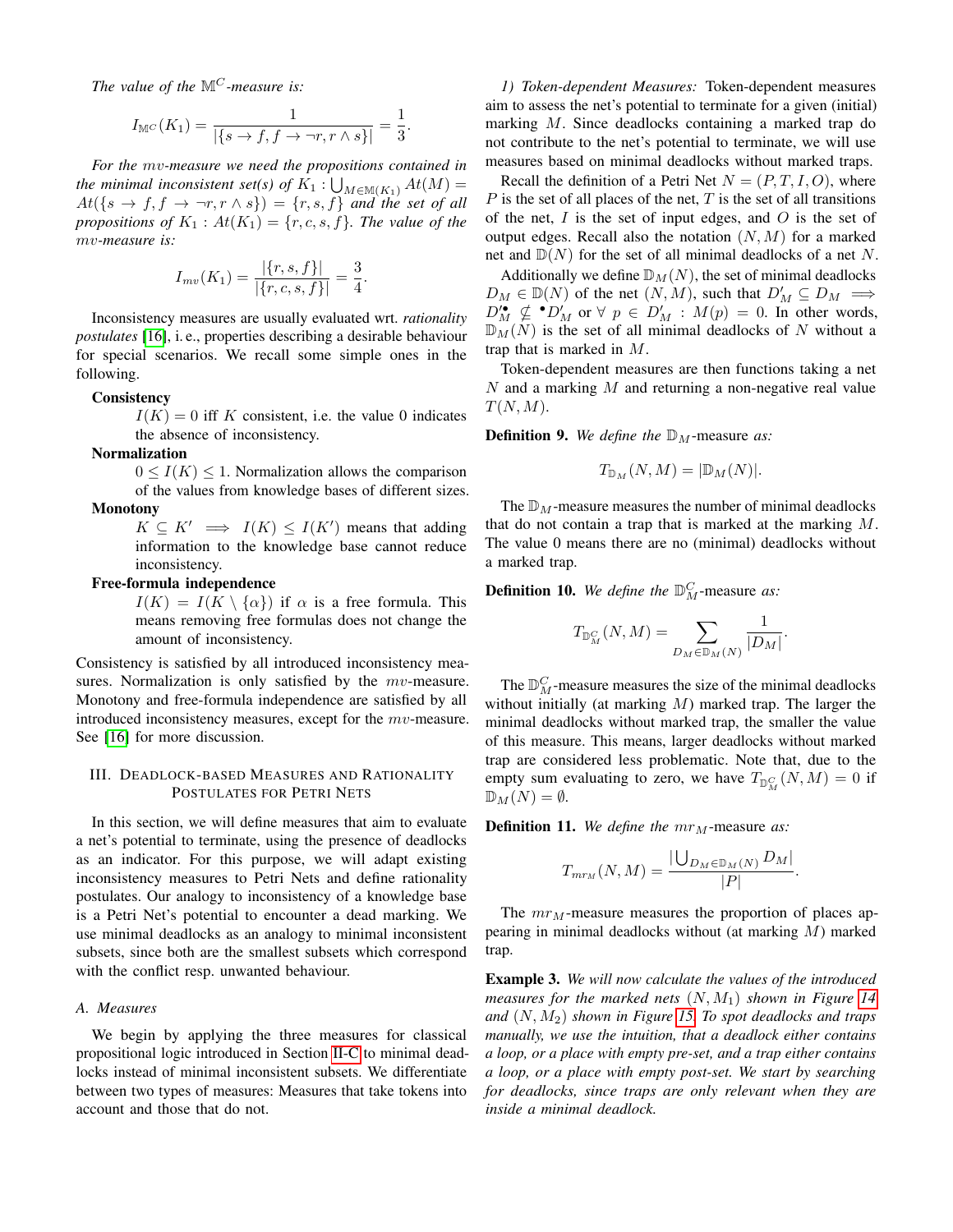

<span id="page-5-0"></span>Figure 14. A marked Petri Net

*In Figure [14,](#page-5-0) we find*  $D_1 = \{p1, p2, p3, p4\}$  *with*  $\bullet D_1 =$  $\{t1, t2, t3, t4\} \subseteq D_1$   $\bullet$  =  $\{t1, t2, t3, t4, t5, t6\}$  *as only (and thus minimal) deadlock. Within this deadlock we can find trap*  $S_1 = \{p2, p3\}$ , since  $S_1 \bullet = \{t2, t3\} \subseteq \bullet S_1 = \{t1, t2, t3\}.$ 

*In Figure [14,](#page-5-0)*  $S_1$  *is unmarked, thus for the marked net*  $(N, M_1)$ :

$$
T_{\mathbb{D}_M}(N, M_1) = |\mathbb{D}_{M_1}(N)| = |\{D_1\}| = 1
$$
  

$$
T_{\mathbb{D}_M^C}(N, M_1) = \sum_{D_M \in \mathbb{D}_{M_1}(N)} \frac{1}{|D_M|} = \frac{1}{|D_1|} = \frac{1}{4}
$$
  

$$
T_{mr_M}(N, M_1) = \frac{|\bigcup_{D_M \in \mathbb{D}_{M_1}} D_M|}{|P|} = \frac{|D_1|}{|P|} = \frac{2}{3}
$$



<span id="page-5-1"></span>Figure 15. The same net with different marking

*In Figure [15](#page-5-1) the net is the same as in Figure [14,](#page-5-0) except for the marking. Thus we have minimal deadlock*  $D_1$  *and the contained trap*  $S_1$  *again.* 

*In Figure [15,](#page-5-1)*  $S_1$  *is marked, therefore for the marked net*  $(N, M_2)$ :

$$
T_{\mathbb{D}_M}(N, M_2) = |\mathbb{D}_{M_2}(N)| = |\emptyset| = 0
$$
  

$$
T_{\mathbb{D}_M^C}(N, M_2) = \sum_{D_M \in \mathbb{D}_{M_2}(N)} \frac{1}{|D_M|} = 0
$$
  

$$
T_{mr_M}(N, M_2) = \frac{|\bigcup_{D_M \in \mathbb{D}_{M_2}} D_M|}{|P|} = \frac{|\emptyset|}{|P|} = 0
$$

*2) Token-independent Measures:* Token-independent measures aim to assess a net's potential to terminate regardless of the initial marking. The three measures we will introduce here are based on the minimal deadlocks of the net, disregarding whether they contain a marked trap or not. Therefore the tokenindependent measures can be interpreted as a measure for the worst markings where all deadlocks are unmarked.

Token-independent measures are then functions taking a net N and returning a non-negative real value  $T(N)$ .

Definition 12. *We define the* D-measure *as:*

$$
T_{\mathbb{D}}(N) = T_{\mathbb{D}_M}(N, M_{\varepsilon}) = |\mathbb{D}_{M_{\varepsilon}}(N)| = |\mathbb{D}(N)|,
$$

*where*  $M_{\varepsilon}$  *is the marking at which all places of the net are unmarked.*

At marking  $M_{\epsilon}$ , the set of minimal deadlocks without marked trap  $\mathbb{D}_{M_{\varepsilon}}(N)$  equals the set of all minimal deadlocks  $\mathbb{D}(N)$ , since all deadlocks are unmarked. The D-measure measures the number of minimal deadlocks of the net. 0 means there are no minimal deadlocks (and therefore no deadlocks at all).

**Definition 13.** We define the  $\mathbb{D}^C$ -measure as:

$$
T_{\mathbb{D}^C}(N) = T_{\mathbb{D}_{M}^C}(N, M_{\varepsilon})
$$
  
= 
$$
\sum_{D_{M} \in \mathbb{D}_{M_{\varepsilon}}(N)} \frac{1}{|D_{M}|} = \sum_{D \in \mathbb{D}(N)} \frac{1}{|D|},
$$

*where*  $M_{\varepsilon}$  *is the marking at which all places of the net are unmarked.*

At marking  $M_{\varepsilon}$ , the set of minimal deadlocks without marked trap  $\mathbb{D}_{M_{\varepsilon}}(N)$  equals the set of all minimal deadlocks  $\mathbb{D}(N)$ , since all deadlocks are unmarked.

The  $D^C$ -measure measures the size of the minimal deadlocks. The larger the minimal deadlocks, the smaller the value of this measure. This means, larger deadlocks are considered less problematic. The idea is, that larger deadlocks—as larger inconsistent subsets—are more "hidden" or indirect than smaller ones. Therefore they could be less likely to get empty or to be unmarked initially.

Definition 14. *We define the* mr-measure *as:*

$$
T_{mr}(N) = T_{mr_M}(N, M_{\varepsilon})
$$
  
=  $\frac{|\bigcup_{D_M \in \mathbb{D}_{M_{\varepsilon}}(N)} D_M|}{|P|} = \frac{|\bigcup_{D \in \mathbb{D}(N)} D|}{|P|},$ 

*where*  $M_{\epsilon}$  *is the marking at which all places of the net are unmarked.*

At marking  $M_{\varepsilon}$ , the set of minimal deadlocks without marked trap  $\mathbb{D}_{M_{\varepsilon}}(N)$  equals the set of all minimal deadlocks  $\mathbb{D}(N)$ , since all deadlocks are unmarked.

The *mr*-measure measures the proportion of places appearing in minimal deadlocks.

<span id="page-5-2"></span>Example 4. *We will now calculate the values of all six measures – token-dependent and token-independent ones – for the net below (Figure [16\)](#page-6-0). We will identify and count the minimal deadlocks and the minimal deadlocks without marked trap.*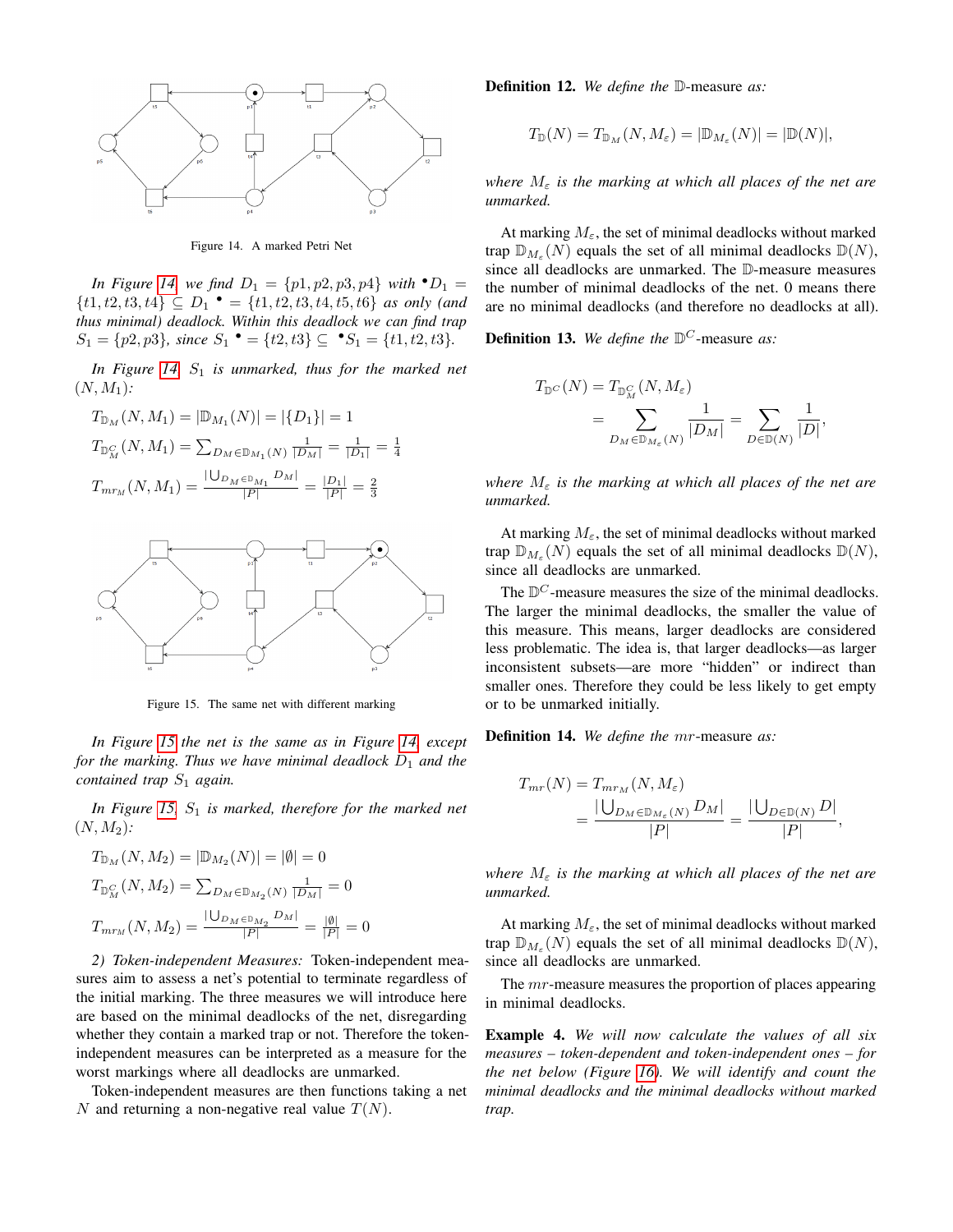

<span id="page-6-0"></span>Figure 16. A marked Petri Net

*The minimal deadlocks of the depicted net* (N, M1) *are*  $D_1 = \{p2, p3\}$  *and*  $D_2 = \{p1, p4, p5\}$ *. The deadlock*  $D_1$ *does not contain a trap. The deadlock*  $D_2$  *contains the trap*  $S_1 = \{p4, p5\}$ , which is marked at the depicted marking.

$$
T_{\mathbb{D}}(N) = |\{D_1, D_2\}| = 2
$$
  
\n
$$
T_{\mathbb{D}_M}(N, M_1) = |\{D_1\}| = 1
$$
  
\n
$$
T_{\mathbb{D}^C}(N) = \frac{1}{|D_1|} + \frac{1}{|D_2|} = \frac{1}{2} + \frac{1}{3} = \frac{5}{6}
$$
  
\n
$$
T_{\mathbb{D}_M^C}(N, M_1) = \frac{1}{|D_1|} = \frac{1}{2}
$$
  
\n
$$
T_{mr}(N) = \frac{|D_1 \cup D_2|}{|P|} = \frac{|\{p1, p2, p3, p4, p5\}|}{|\{p1, p2, p3, p4, p5\}|} = \frac{5}{5} = 1
$$
  
\n
$$
T_{mr_M}(N, M_1) = \frac{|D_1|}{|P|} = \frac{|\{p2, p3\}|}{|\{p1, p2, p3, p4, p5\}|} = \frac{2}{5}
$$

As we can observe in Example [3](#page-4-1) and [4,](#page-5-2) the values of the different measures can differ a lot from each other for the same net. Therefore, it is not clear what the value of a single measure means for the termination potential of a concrete net in detail. However, the use of a combination of multiple measures should yield a rough idea about the condition of the analyzed net. The token-dependent measures should be viewed as more accurate, since they are only taking the minimal deadlocks relevant to the termination potential into account.

#### *B. Rationality Postulates*

In this section we will define some rationality postulates for Petri Nets and show which measures satisfy them. Formally we will define the postulates for token-dependent measures, because the corresponding token-independent measures are just a special case of them. Therefore, for the remainder of this section let T be an arbitrary token-dependent measure.

Our first postulate in the context of Petri Nets is *deadlockfreeness* and it characterises the meaning of the minimal value of a measure. We say T satisfies *deadlock freeness* iff

$$
T(N, M) = 0 \implies (N, M)
$$
 is deadlock-free.

For token-independent measures the value 0 means the net is deadlock-free for all initial markings, i.e. there is no dead marking reachable from any initial marking.<sup>[2](#page-6-1)</sup> If the value of a measure is different from 0, the net is not necessarily not deadlock-free, i.e. the net could still be deadlock-free. We define deadlock freeness in this manner, because otherwise all measures based on deadlocks would automatically fail to satisfy it, since a net can be deadlock-free, although it contains deadlocks. It could, for example, contain a source transition, thus making a dead marking impossible (see Figure [17\)](#page-6-2). Even without a source transition, a net could be deadlockfree for some initial marking(s), if the structure of the contained deadlocks and their neighbourhood prevent the deadlocks from getting empty, although some of the deadlocks contain no trap (see Example [5\)](#page-6-3).



<span id="page-6-2"></span>Figure 17. Deadlock-free Petri Net despite contained deadlock (without marked trap)

<span id="page-6-3"></span>Example 5. *In Figure [18,](#page-6-4) the transition* t5 *is a sink transition, and*  $D_1 = \{p1, p2, p3, t4\}$  *is a deadlock, since*  $\bullet D_1 =$  ${t1, t2, t3, t4} ⊆ D<sub>1</sub>$   $\bullet$  = {t1, t2, t3, t4, t5}*. D*<sub>1</sub> *can only get empty if* t5 *is fired, but since* p5 *is not marked,* t5 *cannot fire until* t1 *got enabled and then fired. When* t1 *is fired, there are two tokens produced inside the deadlock, but only one in* p5*, thus* t5 *can only fire once. Therefore, at least one token stays inside the deadlock. Since this can happen infinitely often, the net is live and deadlock-free.*

*If* p4 *and* p5 *would both contain exactly one token at the initial marking (all other places empty),* t5 *could consume both tokens, thus resulting in a dead marking.*



<span id="page-6-4"></span>Figure 18. Deadlock-free (and live) marked Petri Net despite contained deadlock without any trap; suggested by Li Jiao et al. [\[17\]](#page-9-15)

In order to assess which measures fulfill deadlock freeness, we need to understand the connection between dead markings and deadlocks. As mentioned in Section [II-B,](#page-2-7) if there are no deadlocks without initially marked trap, there is no dead marking reachable [\[4\]](#page-9-5). This means, without the existence of an

<span id="page-6-1"></span><sup>&</sup>lt;sup>2</sup>In the terms deadlock-free and deadlock freeness, deadlock stands for dead marking, but apart from that, in this work, the term deadlock indicates the structure from Definition [3.](#page-2-6)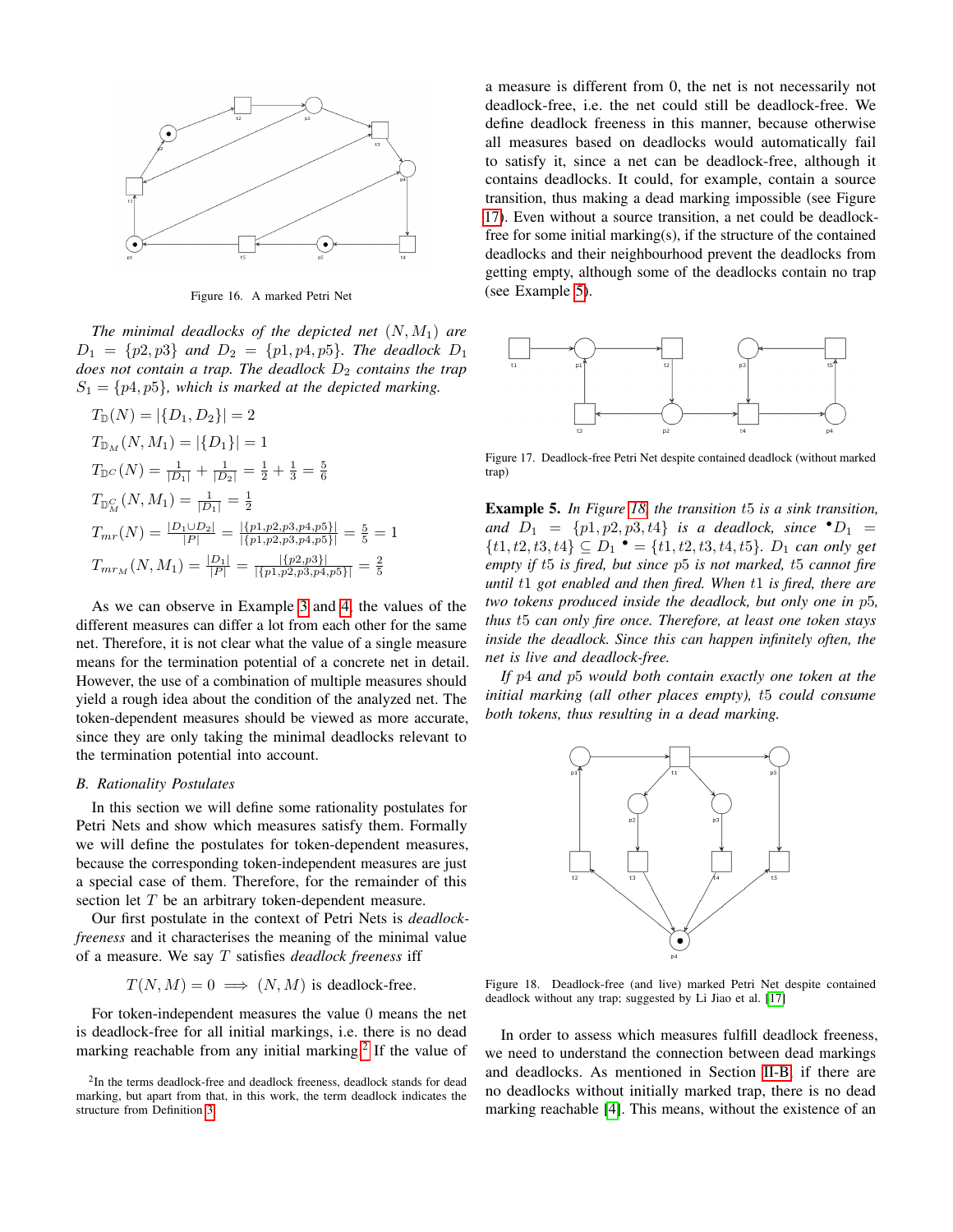unmarked deadlock, the marking cannot be dead. And since a marked trap can never get empty (see Section [II-B\)](#page-2-7), a deadlock containing it cannot get empty as well. Therefore a marked net is deadlock-free if it does not contain deadlocks without marked trap. This means the absence of deadlocks (without marked trap) implies deadlock freeness. Therefore, whenever the value 0 of a measure indicates the absence of deadlocks (without marked trap), the measure fullfills deadlock freeness.

Our next property is about monotony. In the context of inconsistency measurement in classical propositional logic, it is clear that inconsistency cannot be resolved by adding formulas to a knowledge base. Therefore, a widely accepted property of inconsistency measures [\[16\]](#page-9-14) is that they should behave monotonic, i. e., adding formulas cannot decrease the inconsistency value. For Petri Nets the situation is a bit different, since extending a net may resolve deadlocks. We will investigate this issue a bit deeper now.

Adding or removing places or transitions to a net without connecting them by edges will not change the existing deadlocks and traps, since they are determined by their preset and post-set, which depends on edges, and thus cannot change by adding or removing unconnected places or transitions. Unconnected places constitute minimal deadlocks themselves, and they can be added to a deadlock and the resulting set of places will be a deadlock as well. Therefore, the number of deadlocks and minimal deadlocks will increase. However, these unconnected places do not have any influence on the net's behaviour.

Adding and removing edges results in different pre-sets or post-sets of places. Therefore, this can affect the property of a set of places being a deadlock or trap.

Adding input edges means that the connected transitions are added to the pre-set of the places they are connected to. Let P be a set of places and  $e = (p, t) \in I$  an edge, such that  $p \in P$ ,  $t \notin \mathbf{P}$  and  $\mathbf{P} \subseteq P$ . Adding edge e means •  $P_{new} = P \cup \{t\}$ . If  $t \notin P$  •, then •  $P_{new} \nsubseteq P$  •, so  $P$  is not a deadlock any more. It was resolved by adding  $e$ . Analogous, a deadlock can emerge by removing an input edge. Thus adding input edges can resolve deadlocks (see Figure [19](#page-7-0) and [20\)](#page-7-1) and removing input edges can generate deadlocks.

Adding output edges means that the connected transitions are added to the post-set of the places they are connected to. Let P be a set of places and  $e = (p, t) \in O$  an edge, such that  $p \in P$ ,  $t \notin P$  • and •  $P \nsubseteq P$  •. Adding edge e means  $P_{new}^{\bullet} = P^{\bullet} \cup \{t\}.$  If  $^{\bullet}P \setminus P^{\bullet} = \{t\},$  then  $^{\bullet}P \subseteq P_{new}^{\bullet}$ . This means  $P$  is a deadlock after adding edge  $e$ , but was not before. Analogous, a deadlock can be resolved by removing an output edge. Thus adding output edges can generate deadlocks (see Figure [21](#page-7-2) and [22\)](#page-7-3) and removing output edges can resolve deadlocks.





<span id="page-7-0"></span>Figure 19. Deadlock Figure 20. Deadlock resolved by

<span id="page-7-1"></span>adding an input edge



<span id="page-7-3"></span>

<span id="page-7-2"></span>

Figure 21. No deadlock Figure 22. New deadlock created by adding an output edge

Table [I](#page-8-1) shows, case by case, how sets of places can or cannot change their property of being a deadlock or trap by adding and removing input and output edges. P denotes the set of places we are investigating.  $\bullet P_{new}$  denotes the pre-set of P after adding or removing an input edge connected to a place of P. Analogous,  $P \cdot_{new}$  denotes the post-set of P after adding or removing an output edge. t denotes a transition that is added or removed from the pre-set or post-set of  $P$  because of the corresponding added or removed edge. For adding/removing input edges,  $t$  is added/removed to/from the pre-set of  $P$  and for output edges it is added/removed to/from the post-set of P.

From the properties described above, we obtain a monotonic behaviour (regarding the number of minimal deadlocks and minimal deadlocks without marked trap) for adding output edges and for removing input edges. Therefore, we say a measure T satisfies *weak monotony*, if the value is equal or higher when output edges are added or input edges are removed, formally

$$
O_N \subseteq O_{N'}, I_N \supseteq I_{N'} \implies T(N, M) \leq T(N', M).
$$

We now turn to the aspect of decomposability, i. e., how do the values of our measures aggregate when nets are combined? If adding two nets without connecting them to each other (and for a marked net, without changing the distribution of the tokens) results in the values of the measure of the two nets adding up as well, the measure satisfies *weak additivity*. Formally, we say T satisfies *weak additivity* iff

$$
P_N \cap P_{N'} = T_N \cap T_{N'} = \emptyset \implies T((N, M_N) + (N', M_{N'})) = T(N, M_N) + T(N', M_{N'})
$$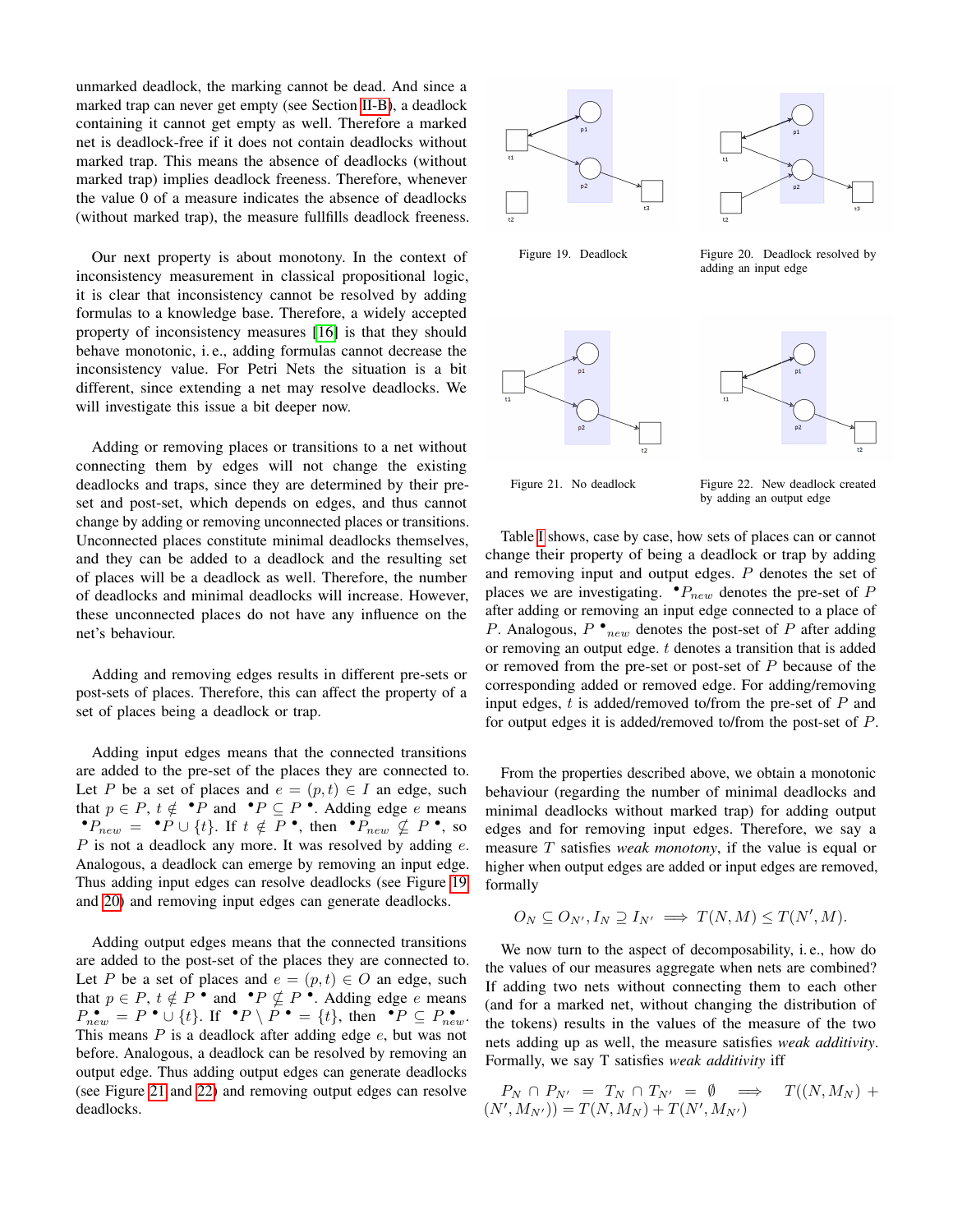|                                       | $P$ is a deadlock<br>$\bullet P \subset P \bullet$                                                                                                                      | $P$ is not a deadlock<br>$\bullet P \nsubseteq P$                                                                   | $P$ is a trap<br>$P \bullet \subset \bullet P$                                                                                                                                           | $P$ is not a trap<br>$P \bullet \not\subset P$  |                                                  |
|---------------------------------------|-------------------------------------------------------------------------------------------------------------------------------------------------------------------------|---------------------------------------------------------------------------------------------------------------------|------------------------------------------------------------------------------------------------------------------------------------------------------------------------------------------|-------------------------------------------------|--------------------------------------------------|
|                                       |                                                                                                                                                                         |                                                                                                                     |                                                                                                                                                                                          |                                                 |                                                  |
| Adding an input edge                  | for $t \notin P^{\bullet}$ :                                                                                                                                            |                                                                                                                     |                                                                                                                                                                                          | for $t = P \cdot \ \cdot P$ :                   |                                                  |
| $\bullet P \subset \bullet P_{new}$   |                                                                                                                                                                         | $\big \cdot P_{new} \nsubseteq P\big  \big  \cdot P_{new} \nsubseteq P\big  \big  P \cdot \big  \leq \cdot P_{new}$ |                                                                                                                                                                                          | $\mid P \cdot \subseteq^{\bullet} P_{new} \mid$ | potentially<br>fewer deadlocks<br>and more traps |
| Removing an input edge                |                                                                                                                                                                         | for $t = \bullet P \setminus P \bullet$ :                                                                           | for $t \in P^{\bullet}$ :                                                                                                                                                                |                                                 |                                                  |
| $\bullet P_{new} \subseteq \bullet P$ |                                                                                                                                                                         |                                                                                                                     | $\big\{ \bullet P_{new} \subseteq P \bullet \mid \bullet P_{new} \subseteq P \bullet \mid P \bullet \not\subseteq \bullet P_{new} \mid P \bullet \not\subseteq \bullet P_{new} \right\}$ |                                                 | potentially                                      |
| Adding an output edge                 |                                                                                                                                                                         | for $t = \bullet P \setminus P \bullet$ :                                                                           | for $t \notin \bullet P$ :                                                                                                                                                               |                                                 | more deadlocks                                   |
| $P \bullet \subseteq P \bullet_{new}$ |                                                                                                                                                                         |                                                                                                                     | $\mathbf{P} \subseteq P \bullet_{new} \mid \mathbf{P} \subseteq P \bullet_{new} \mid P \bullet_{new} \nsubseteq \mathbf{P} \mid P \bullet_{new} \nsubseteq \mathbf{P} \mid P$            |                                                 | and fewer traps                                  |
| Removing an output edge               | for $t \in \bullet P$ :                                                                                                                                                 |                                                                                                                     |                                                                                                                                                                                          | for $t = P \cdot \ \cdot P$ :                   |                                                  |
| $P \bullet_{new} \subseteq P \bullet$ | $\mid \bullet P \nsubseteq P \bullet_{new} \mid \bullet P \nsubseteq P \bullet_{new} \mid P \bullet_{new} \subseteq \bullet P \mid P \bullet_{new} \subseteq \bullet P$ |                                                                                                                     |                                                                                                                                                                                          |                                                 | potentially<br>fewer deadlocks<br>and more traps |
| Table I                               |                                                                                                                                                                         |                                                                                                                     |                                                                                                                                                                                          |                                                 |                                                  |

CONSEQUENCES OF ADDING AND REMOVING INPUT AND OUTPUT EDGES

<span id="page-8-1"></span> $where (N, M_N) + (N', M_{N'}) = (N + N', M_{N+N'})$  *with*  $N + N' = (P_N \cup P_{N'}, T_N \cup T_{N'}, I_N \cup I_{N'}, O_N \cup O_{N'})$  and

$$
M_{N+N'} = \begin{pmatrix} M_N(p_{N1}) \\ \vdots \\ M_N(p_{Nn}) \\ M_{N'}(p_{N1}) \\ \vdots \\ M_{N'}(p_{N'}n) \end{pmatrix} \quad \text{for } |P_N| = n \text{ and}
$$

$$
|P_{N'}| = m.
$$

If we add two nets without connecting them to each other, the number of minimal deadlocks adds up as well, i. e. it will not change for either part of the net. This is, because without removing or adding new edges, existing deadlocks cannot change. But since the union of deadlocks is a deadlock as well, the number of non-minimal deadlocks can change.

Our final property is concerned with the range of possible values of a measure. We say T satisfies *Normalization* iff

$$
0 \leq T(N, M) \leq 1.
$$

The above four postulates constitute basic desirable properties for our measures. Part of ongoing work is to adapt further postulates from, e. g., [\[16\]](#page-9-14).

Table [II](#page-8-2) shows the compliance of our measures with the above postulates. The formal proofs of these statements can be found in an online appendix $3$ .

<span id="page-8-2"></span>

### MEASURES AND POSTULATES

#### IV. DISCUSSION

<span id="page-8-0"></span>The topic of this paper is combining the fields of inconsistency measurement and liveness and deadlock analysis in Petri Nets. The field of inconsistency measurement served as an inspiration and a template for the measures and postulates introduced in this paper, while in substance, the topic of this paper is closer to liveness analysis.

To the best of our knowledge, this is the first approach to quantitatively assess a Petri Net's potential to terminate, beyond stating whether it is deadlock-free or not. However, there has been a lot of research done around deadlocks and minimal deadlocks, in particular how to find them and how to prevent them from getting empty, see e. g. [\[6\]](#page-9-2), [\[7\]](#page-9-3).

In this work, novel evaluation criteria for ordinary marked Petri Net models have been developed. For this purpose, the parallels between minimal inconsistent sets in propositional logic and minimal deadlocks have been exploited, as they are both the smallest subsets that can be associated with the conflict/unwanted behaviour. In this work, three inconsistency measures for minimal inconsistent sets have been adapted to Petri Nets. By defining the three measures in two different ways, six distinct measures for Petri Nets have been obtained. Furthermore, four rationality postulates for Petri Net measures have been defined. The measures can be used to reason about the reliability of processes or systems modeled with ordinary marked Petri Nets, without the need to compute reachable markings.

<span id="page-8-3"></span><sup>&</sup>lt;sup>3</sup>[http://mthimm.de/misc/proofs\\_cbi21\\_udt.pdf](http://mthimm.de/misc/proofs_cbi21_udt.pdf)